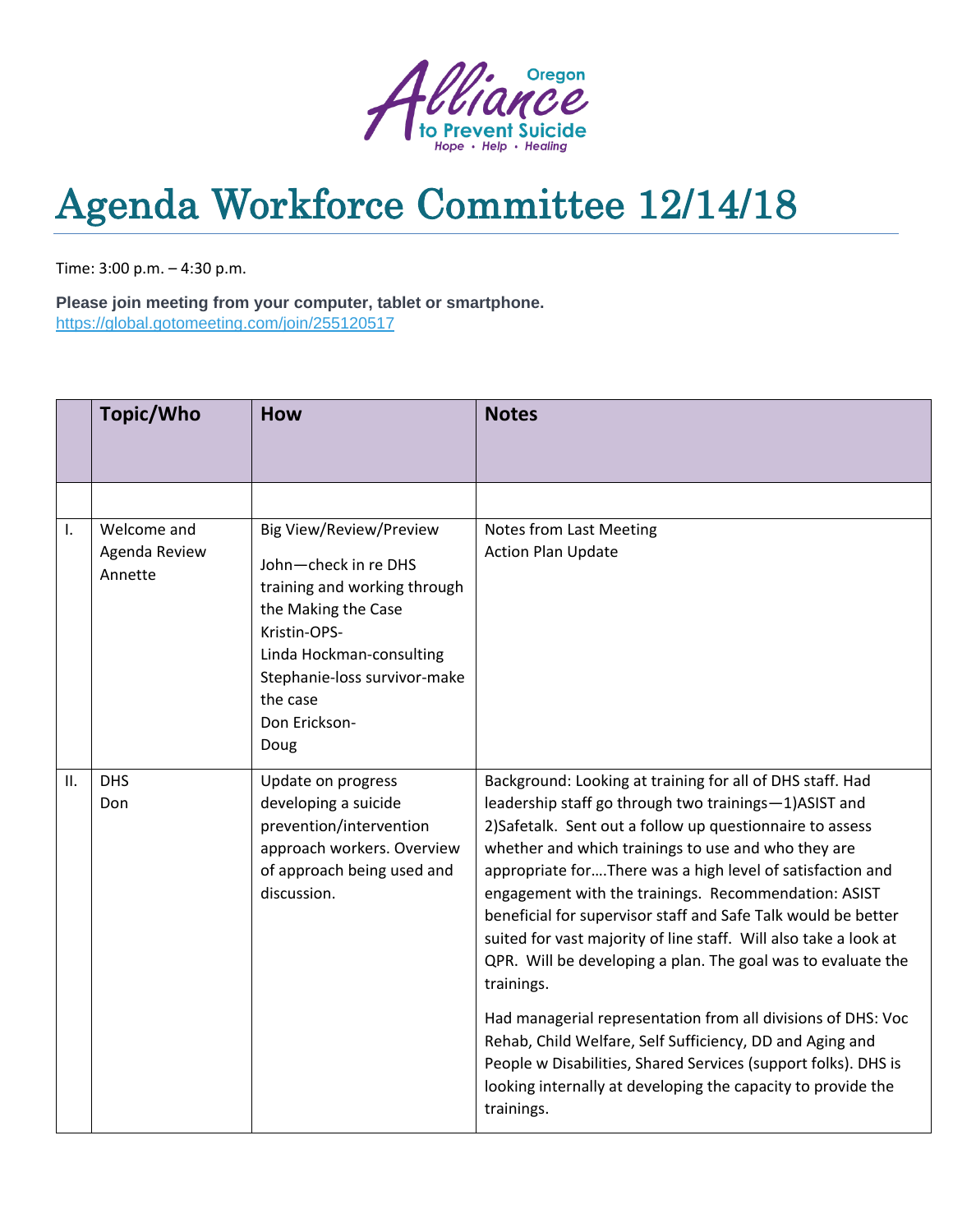

|      |                                 |                                                           | Evaluation-ORAI will get involved with evaluation. The current<br>surveys are really being used as a tool for choosing which next<br>steps.                                                                                                                                     |
|------|---------------------------------|-----------------------------------------------------------|---------------------------------------------------------------------------------------------------------------------------------------------------------------------------------------------------------------------------------------------------------------------------------|
|      |                                 |                                                           | Action: Don and John will meet to discuss evaluation and<br>process and share thinking with the workgroup.                                                                                                                                                                      |
|      |                                 |                                                           | Action: Don will share back the information gathered through<br>the surveys.                                                                                                                                                                                                    |
|      |                                 |                                                           | Kristin-OPS brought together a panel of experts or pediatric<br>care providers. Took a look at screening and assessment<br>tools-and ended up recommending the ASK Suicide<br>Questions from NIMH rather than Columbia Severity Scale.<br>Trainings are two hours and have CME. |
| III. | Interfaith Convening<br>Annette | Update on event held in<br>November. Next steps if any?   | Don-sees engaging the faith community as essential. They play<br>a pivotal role in people's lives.                                                                                                                                                                              |
| III. | Focus of Workforce              | Discussion: Review previous                               | Making the Case Outline                                                                                                                                                                                                                                                         |
|      | Committee<br>All                | action areas identified and<br>progress.                  | John-help flesh out and provide tool for each of these steps,<br>quality improvement etc.                                                                                                                                                                                       |
|      |                                 | Proposal: Making the Case<br>Paper<br>Feedback on outline | Kristin-having the "how" fleshed out in detail is very<br>important.                                                                                                                                                                                                            |
|      |                                 |                                                           | Stephanie-Use the "make the case" as a tool or a how-to form.                                                                                                                                                                                                                   |
|      |                                 |                                                           | Discussion of the very different training needs in different<br>settings.                                                                                                                                                                                                       |
| IV.  | <b>Next Steps</b>               | Review Discussion, Clarify                                | Second Monday at 9-10 a.m.                                                                                                                                                                                                                                                      |
|      | Don/Annette                     | <b>Next Steps</b>                                         |                                                                                                                                                                                                                                                                                 |

**Join the conference call:** 888-585-9008 Code: 384-165-840#

On line: John, Doug, Kristin, Stephanie, Linda Hockman,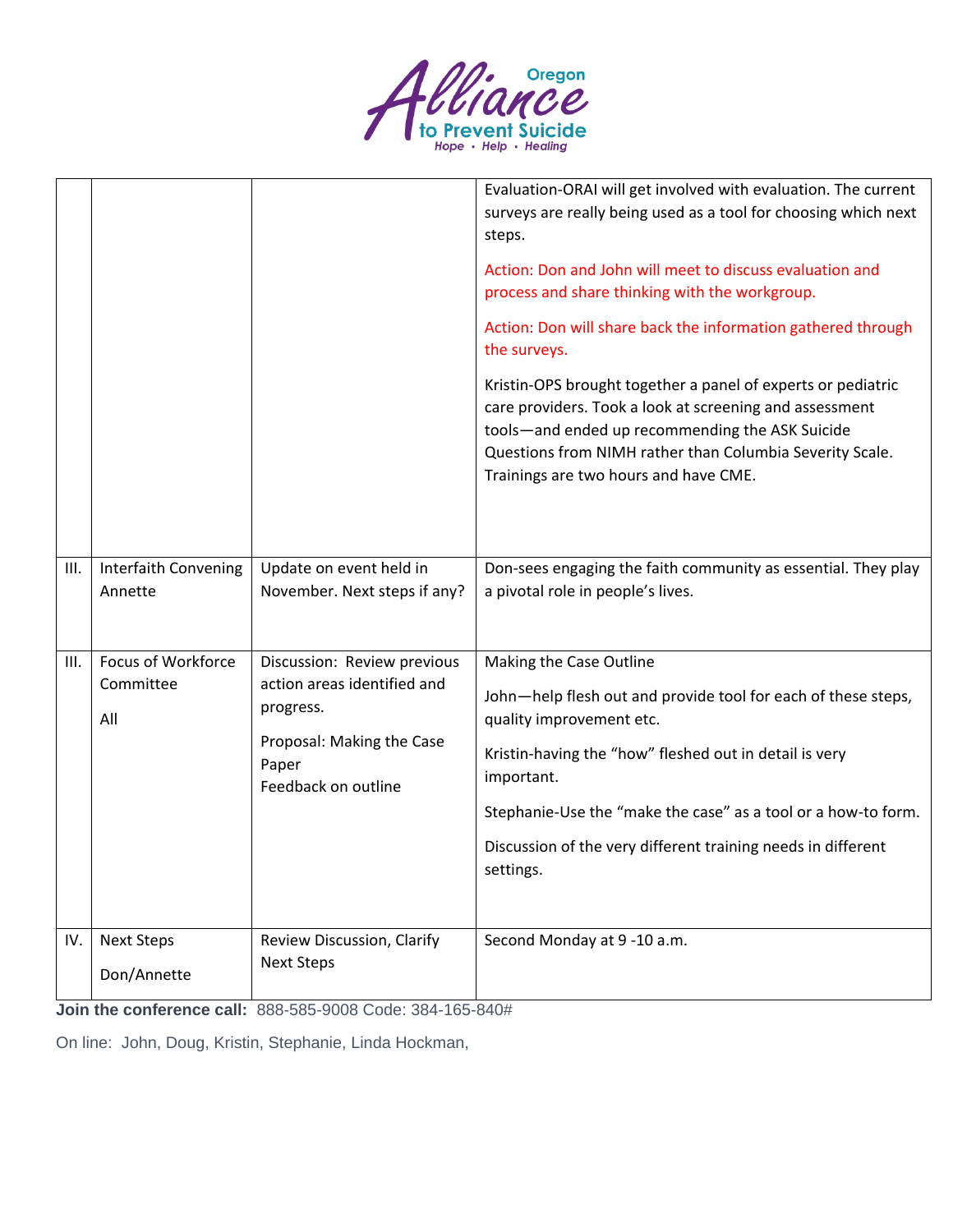

UPDATED December 13 2018: Oregon Youth Suicide Intervention and Prevention Plan: **WORKFORCE** Committee Objectives, Actions and Measures COLORS GUIDE: <mark>COMPLETE</mark> \* <mark>ON TRACK</mark> \*<mark>DELAYED</mark> \* <mark>AT RISK </mark> \* ACTION STEP REVISED

| <b>SIPP Objective</b>                                                                                                                                                          | <b>Suicide Prevention Alliance Action</b>                                                                                                                                                                                                                   | Performance<br>Measure/<br><b>Data Source</b><br>New or Existing? | <b>Notes</b>                                                                                                                                           | <b>Timeline/Status</b>                                                      |
|--------------------------------------------------------------------------------------------------------------------------------------------------------------------------------|-------------------------------------------------------------------------------------------------------------------------------------------------------------------------------------------------------------------------------------------------------------|-------------------------------------------------------------------|--------------------------------------------------------------------------------------------------------------------------------------------------------|-----------------------------------------------------------------------------|
| <b>Strategic direction 2: Clinical and community preventive services</b>                                                                                                       |                                                                                                                                                                                                                                                             |                                                                   |                                                                                                                                                        |                                                                             |
|                                                                                                                                                                                | Goal 5. Promote efforts to address means safety among individuals with identified suicide risk.                                                                                                                                                             |                                                                   |                                                                                                                                                        |                                                                             |
|                                                                                                                                                                                | Objective 5.1: Gather information needed to implement means safety programs as research becomes available.                                                                                                                                                  |                                                                   |                                                                                                                                                        |                                                                             |
| <b>5.1.a.</b> The Alliance will oversee a<br>strategic plan for developing,<br>implementing and evaluating<br>means safety counseling and other<br>programs that are research- | • Support HB 2526 means safety and<br>suicide prevention education bill.<br>Died (Support SB 719?)                                                                                                                                                          | <b>Bill enacted</b>                                               | SB 719 passed re: access to<br>lethal means for person at<br>suicide risk                                                                              | <b>Means Access January</b><br>2019<br><b>HB 2526</b>                       |
| informed, culturally relevant and<br>respectful of community values.                                                                                                           | Determine a standard of practice<br>$\bullet$<br>for means counseling and anyone<br>who comes into contact with<br>suicidal individuals or who are at<br>risk are trained in CALM or another<br>best practice.                                              |                                                                   | No progress on this yet;<br>assess whether this is still<br>priority for Workforce<br>Committee                                                        | March 2018                                                                  |
|                                                                                                                                                                                | Recommend that OHA create a<br>$\bullet$<br>clearinghouse of means safety<br>educational materials and<br>training resources, using<br>information gathered and<br>endorsed by the Workforce<br>Development committee of the<br>Alliance. (and distribute?) | Resource on<br>websites                                           | Pamphlet for gun owners<br>developed and distributed<br>by Susan Keys and Public<br>Health. Resources will be on<br>websites. No clearinghouse<br>yet. | Committee needs to<br>assess priority and<br>timeline for<br>clearinghouse. |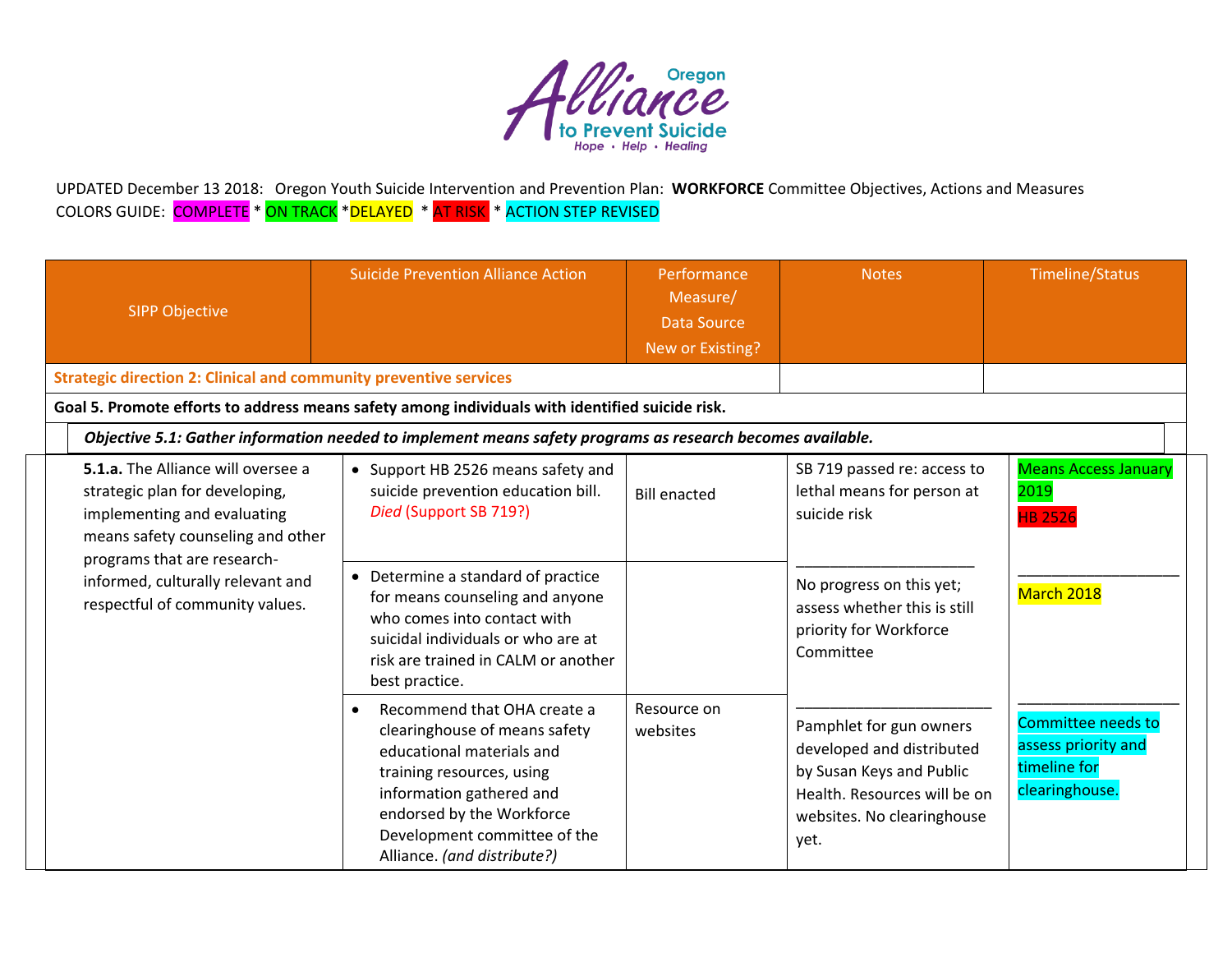

| <b>SIPP Objective</b>                                                                                                                                                                                                                                                                                                                                                          | <b>Suicide Prevention Alliance Action</b>                                                                                                                                                                                                                                                                                                                                                                                                                                                                         | Performance<br>Measure/<br><b>Data Source</b><br>New or Existing? | <b>Notes</b>                                                                                                                                                                             | Timeline/Status                                                                                                           |
|--------------------------------------------------------------------------------------------------------------------------------------------------------------------------------------------------------------------------------------------------------------------------------------------------------------------------------------------------------------------------------|-------------------------------------------------------------------------------------------------------------------------------------------------------------------------------------------------------------------------------------------------------------------------------------------------------------------------------------------------------------------------------------------------------------------------------------------------------------------------------------------------------------------|-------------------------------------------------------------------|------------------------------------------------------------------------------------------------------------------------------------------------------------------------------------------|---------------------------------------------------------------------------------------------------------------------------|
| <b>Strategic direction 2: Clinical and community preventive services</b>                                                                                                                                                                                                                                                                                                       |                                                                                                                                                                                                                                                                                                                                                                                                                                                                                                                   |                                                                   |                                                                                                                                                                                          |                                                                                                                           |
|                                                                                                                                                                                                                                                                                                                                                                                | Goal 6. Provide training to community and clinical service providers on the prevention of suicide and related behaviors.                                                                                                                                                                                                                                                                                                                                                                                          |                                                                   |                                                                                                                                                                                          |                                                                                                                           |
|                                                                                                                                                                                                                                                                                                                                                                                | Objective 6.1: Provide training on suicide prevention to community groups with a role in the prevention of suicide and related behaviors.                                                                                                                                                                                                                                                                                                                                                                         |                                                                   |                                                                                                                                                                                          |                                                                                                                           |
| 6.1.d. Funding options will be<br>explored for ongoing sustainability<br>of best practice gatekeeper training<br>programs to increase early<br>recognition and build awareness of<br>warning signs, risk and protective<br>factors and to improve response to<br>at-risk children, youth and young<br>adults. Trainings should be held for<br>a wide array of community groups | Expand MHFA trainings statewide.<br>$\bullet$<br>Recommend and support trainings for<br>facilitators of support groups.                                                                                                                                                                                                                                                                                                                                                                                           | Data statewide<br>rollout of Mental<br><b>Health First Aid</b>    | Mental Health First Aid<br>training expands. SAMSHA<br>proposal in.<br>AFSP has groups around<br>state. Committee has not<br>prioritized this item. It<br>needs additional<br>attention. | January 2017<br><b>June 2018</b><br><b>June 2019</b><br>Determine priority.<br><b>Explore partnerships to</b><br>achieve. |
| and gatekeepers.                                                                                                                                                                                                                                                                                                                                                               | Recommend that OHA create a<br>$\bullet$<br>clearinghouse of evidence based<br>trainings for facilitators of support<br>groups and for behavioral health<br>clinicians and other health care<br>providers to help assess for suicide<br>risk, intervene in suicide prevention,<br>and promote safety among people at<br>risk for suicide, using information<br>gathered and endorsed by the<br>Workforce Development committee of<br>the Alliance. Further recommend that<br>OHA invest in certain evidence based |                                                                   | Working with DHS to<br>develop an approach for<br>training child welfare<br>workers.<br>List of SB49 courses on<br>OHA website<br>Committee needs better<br>understanding of OHA         | <b>Timeline To Be</b><br><b>Determined</b><br>November 2017<br>November 2018<br>November 2019                             |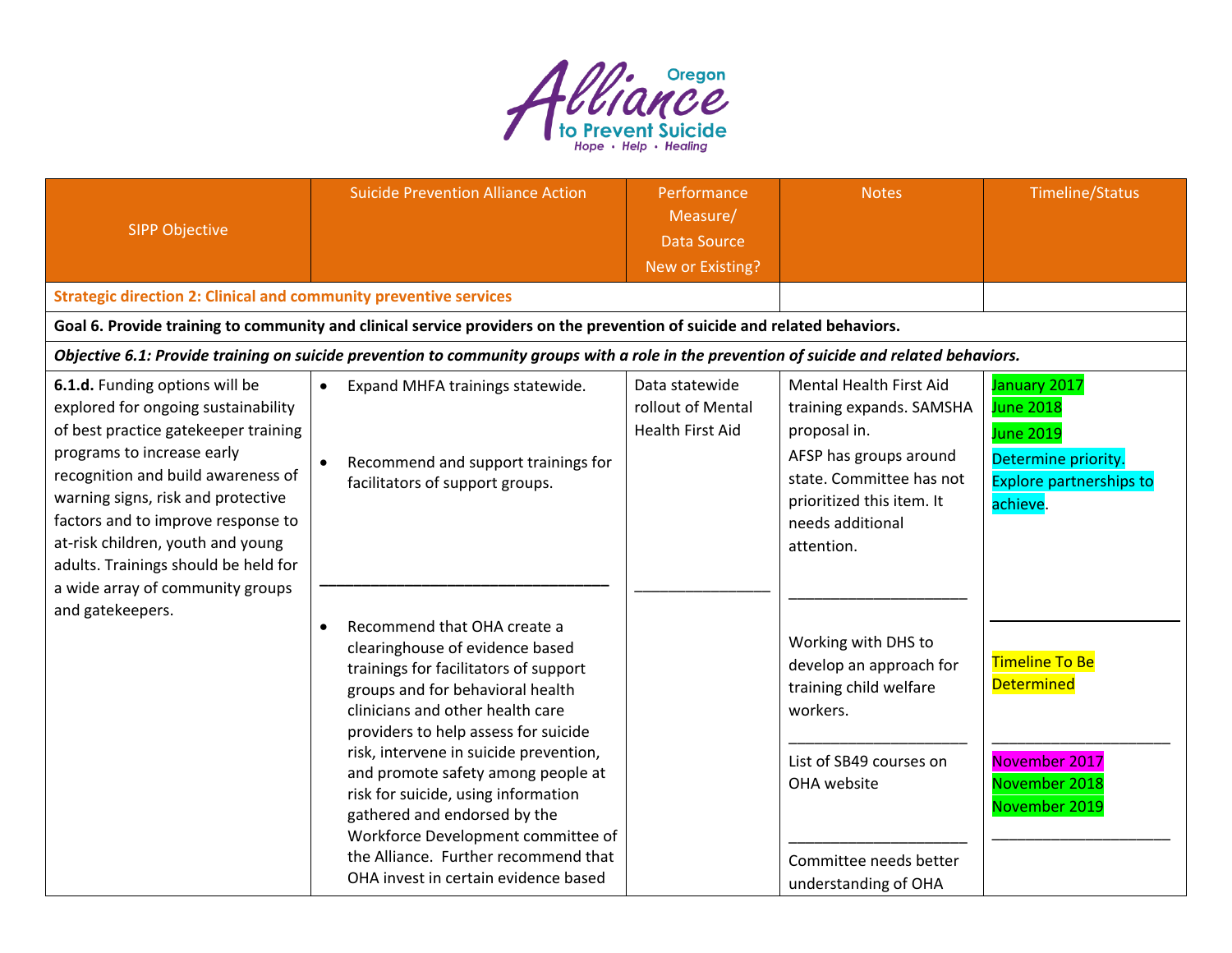

| <b>SIPP Objective</b>                                                                                                                                                                                                                                                                                            | <b>Suicide Prevention Alliance Action</b>                                                                                                                                                                                                                                      | Performance<br>Measure/<br><b>Data Source</b><br>New or Existing? | <b>Notes</b>                                                                                                    | <b>Timeline/Status</b> |  |  |
|------------------------------------------------------------------------------------------------------------------------------------------------------------------------------------------------------------------------------------------------------------------------------------------------------------------|--------------------------------------------------------------------------------------------------------------------------------------------------------------------------------------------------------------------------------------------------------------------------------|-------------------------------------------------------------------|-----------------------------------------------------------------------------------------------------------------|------------------------|--|--|
| <b>Strategic direction 2: Clinical and community preventive services</b>                                                                                                                                                                                                                                         |                                                                                                                                                                                                                                                                                |                                                                   |                                                                                                                 |                        |  |  |
|                                                                                                                                                                                                                                                                                                                  | trainings with exemplary outcomes<br>identified by the Workforce<br>Development committee of the<br>Alliance.                                                                                                                                                                  |                                                                   | current investment in this.<br>Currently using the<br>recommendations of<br>NREPP.                              |                        |  |  |
|                                                                                                                                                                                                                                                                                                                  | Objective 6.2: Provide training to mental health and substance abuse providers on the recognition, assessment and management of at-risk behavior, and the<br>delivery of effective clinical care for people with suicide risk.                                                 |                                                                   |                                                                                                                 |                        |  |  |
| 6.2.b. OHA will develop a plan to<br>meet the training needs for<br>behavioral and health care<br>providers, including an analysis of<br>Washington State statutes, to<br>identify, intervene, assess, provide<br>means safety counseling, treat and<br>manage patients with suicidal<br>thoughts and behaviors. | Recommend standardized means<br>$\bullet$<br>safety counseling behavioral and other<br>health care providers - CALM or other<br>best practice.                                                                                                                                 |                                                                   | Check in re OHA progress<br>on this. Alliance working<br>with legislators to amend<br>SB48 to require training. | January 2017           |  |  |
| 6.2.c. OHA will assess the needs of<br>publicly funded health systems,<br>clinics and hospitals to require<br>training for health care workers to<br>identify suicide risk, conduct means<br>safety counseling, refer to care,<br>treat and follow up with patients at<br>risk of suicide.                       | Support SB 0048 (CEUs for suicide risk<br>$\bullet$<br>assessment and intervention and offer<br>revisions. (done)<br>Develop training list to help behavioral<br>$\bullet$<br>and other health workforce to<br>complete CEU requirements and<br>recommend requirements to OHA. | *List on web page<br>*Data collected for<br><b>SB 48</b>          | SB48 Passed<br>List of trainings posted on<br>OHA web page.<br>To be updated annually                           | December 2019          |  |  |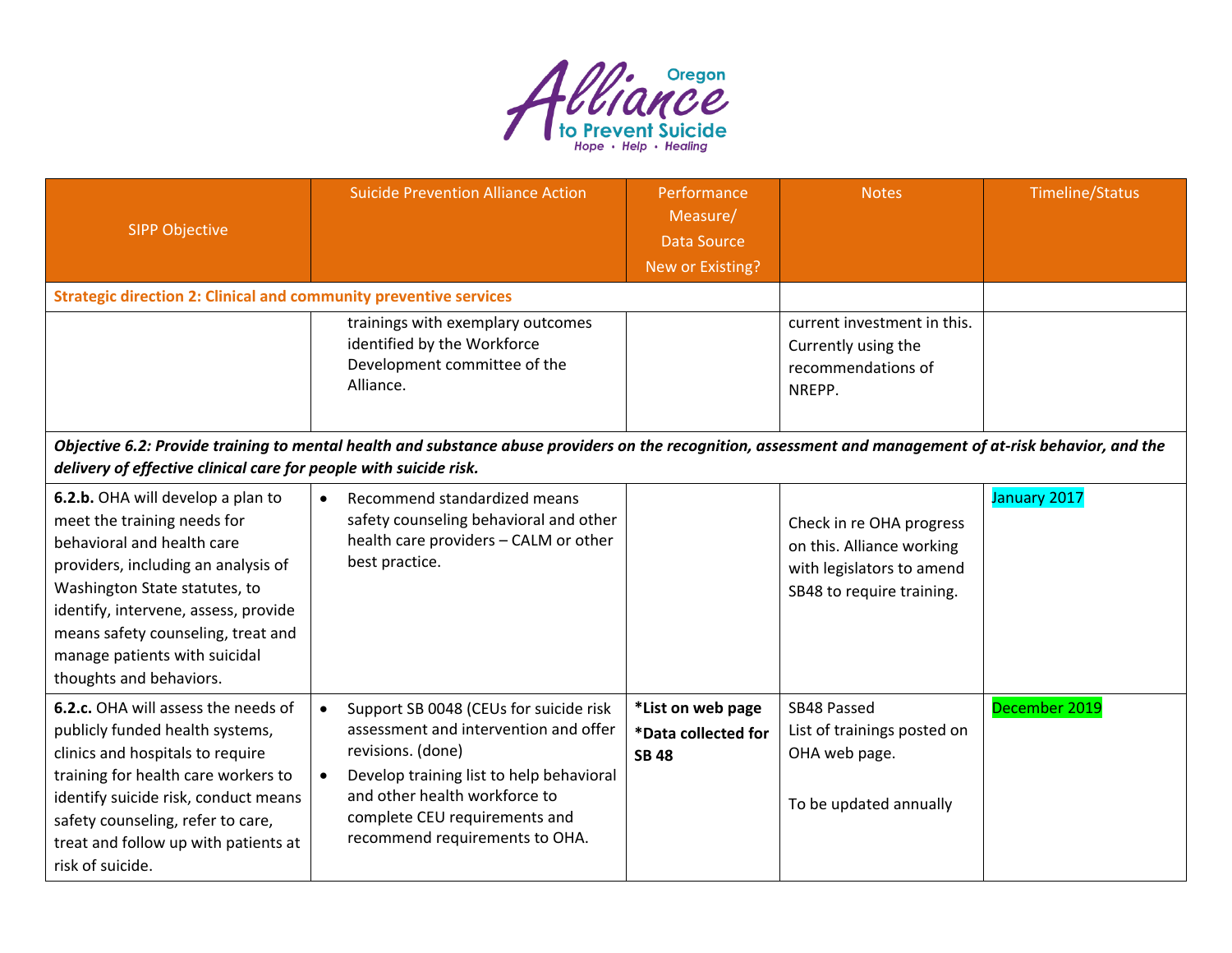

| <b>SIPP Objective</b>                                                                                                                                                                                                                                                                                                                                            | <b>Suicide Prevention Alliance Action</b>                                                                                                                        | Performance<br>Measure/<br><b>Data Source</b><br>New or Existing? | <b>Notes</b>                                                                                                                                        | <b>Timeline/Status</b> |
|------------------------------------------------------------------------------------------------------------------------------------------------------------------------------------------------------------------------------------------------------------------------------------------------------------------------------------------------------------------|------------------------------------------------------------------------------------------------------------------------------------------------------------------|-------------------------------------------------------------------|-----------------------------------------------------------------------------------------------------------------------------------------------------|------------------------|
| <b>Strategic direction 2: Clinical and community preventive services</b>                                                                                                                                                                                                                                                                                         |                                                                                                                                                                  |                                                                   |                                                                                                                                                     |                        |
| <b>Strategic direction 3: Treatment and support services</b>                                                                                                                                                                                                                                                                                                     | Goal 8. Promote and implement effective clinical and professional practices for assessing and treating those identified as being at risk for suicidal behaviors. |                                                                   |                                                                                                                                                     |                        |
|                                                                                                                                                                                                                                                                                                                                                                  | Objective 8.1: Adopt and implement guidelines to effectively engage families and concerned others, when appropriate, throughout entire episodes of care for      |                                                                   |                                                                                                                                                     |                        |
| persons with suicide risk.                                                                                                                                                                                                                                                                                                                                       |                                                                                                                                                                  |                                                                   |                                                                                                                                                     |                        |
| 8.1a OHA, in collaboration with CSAC,<br>will work with behavioral health and<br>primary care health providers, peers,<br>prevention specialists, faith-based<br>communities and suicide prevention<br>advocates to identify and establish<br>model guidelines to provide peer<br>support for parents, family of choice<br>and siblings of persons with suicidal | CSAC suicide prevention committee<br>will develop a guidebook for families<br>in the E.R.                                                                        | Resource posted<br>on<br>website/printing<br>and distribution     | <b>CSAC Suicide Prevention</b><br>committee wrote guide.<br>Alliance reviewed.<br><b>Currently being Reviewed</b><br>by OHA Communication<br>staff. | <b>July 2018</b>       |